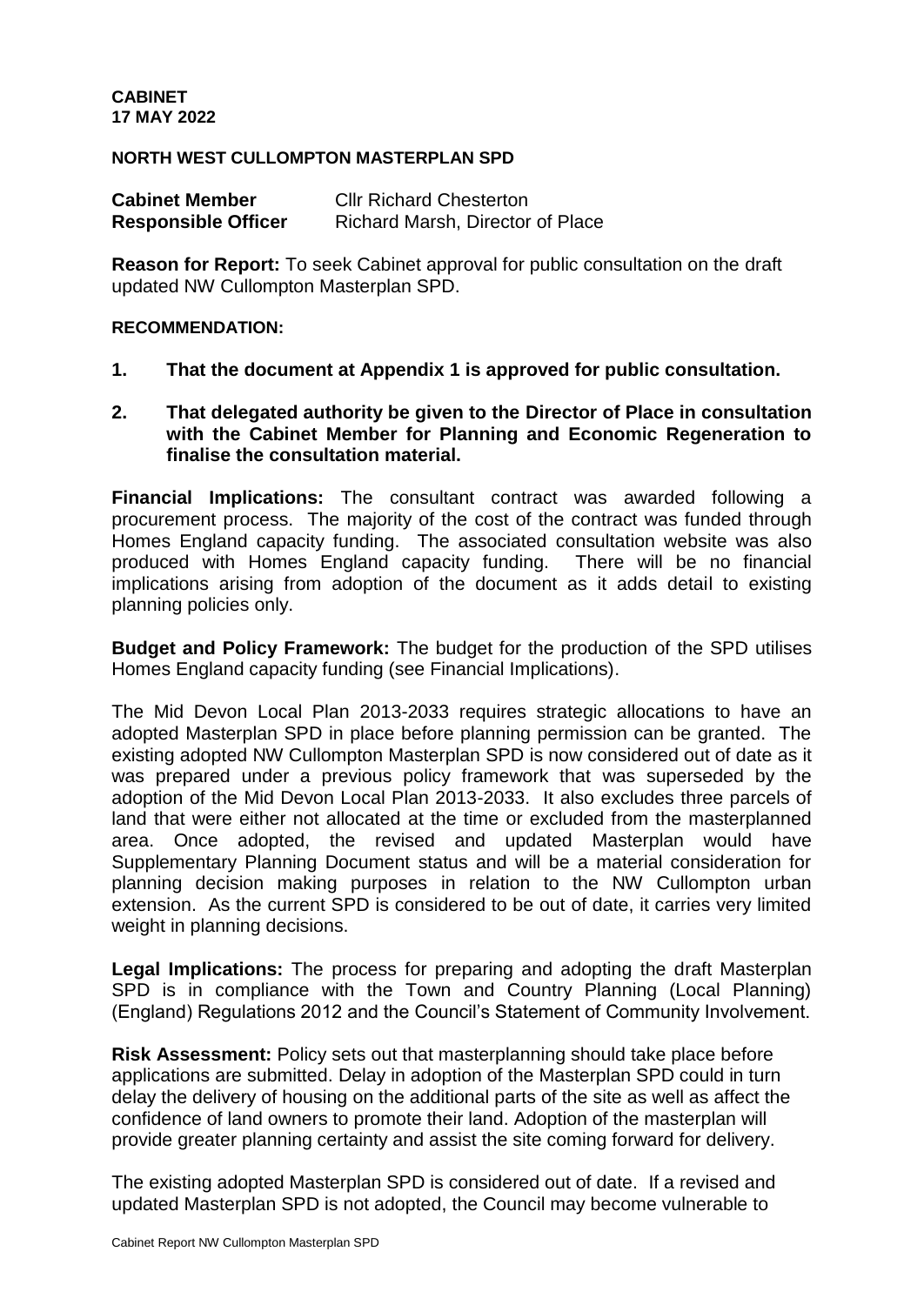planning applications being submitted which do not accord with the Council's aspirations for the NW Cullompton urban extension and could lead to uncoordinated development which would not meet the Council's quality aspirations.

**Equality Impact Assessment:** The masterplan reflects the policy requirement for pitch provision for the gypsy and traveller community which will result in a more positive outcome for that community. The consultation material will include an accessible PDF document on the consultation website and there will be a variety of different ways to engage: online, in person, by phone, by social media and by post.

No other equality issues are identified for this report, but it is noted that design should have regard to the needs of different groups in community including by age and disability.

**Impact on Climate Change:** The draft Masterplan SPD has regard to climate change within the confines of adopted planning policy. A Supplementary Planning Document cannot introduce new policies, or expand on existing adopted policy.

**Relationship to Corporate Plan:** The draft Masterplan SPD will provide guidance on the planning and delivery of a strategic site for Mid Devon. It will form a refresh and update to the adopted NW Cullompton Masterplan SPD.

The draft Masterplan SPD directly relates to all four Corporate Plan 2020-24 priorities including Homes, Environment, Economy and Community.

## 1.0 **INTRODUCTION**

- 1.1 Policies CU1-CU6 of the Mid Devon Local Plan 2013-2033 allocate 100 hectares of land to the north west of Cullompton for up to 1,350 homes and associated development Policy CU1 of the Local Plan requires comprehensive masterplanning of the development including at least two stages of public consultation, and adoption of the masterplan as a Supplementary Planning Document before any planning application is determined.
- 1.2 Masterplans bridge the gap between planning policy aspiration and its implementation in order to achieve high quality design and create successful places. They also set out key principles that planning applications will need to have regards to in order to be considered acceptable. Additionally, as masterplans often relate to large strategically important sites that are to be delivered in phases over what may be a long time period, they also need to contain flexibility in order to respond to changing circumstances.
- 1.3 Supplementary Planning Documents provide more detail to planning policies and can only be developed in support of adopted planning policies. Whilst they do not form part of the Development Plan, they are a material consideration in the determination of planning applications.
- 1.4 The existing NW Cullompton Masterplan SPD was adopted in 2016 under the then adopted Mid Devon Local Plan (the 2016 Masterplan SPD). The currently adopted Mid Devon Local Plan 2013-2033 superseded the previous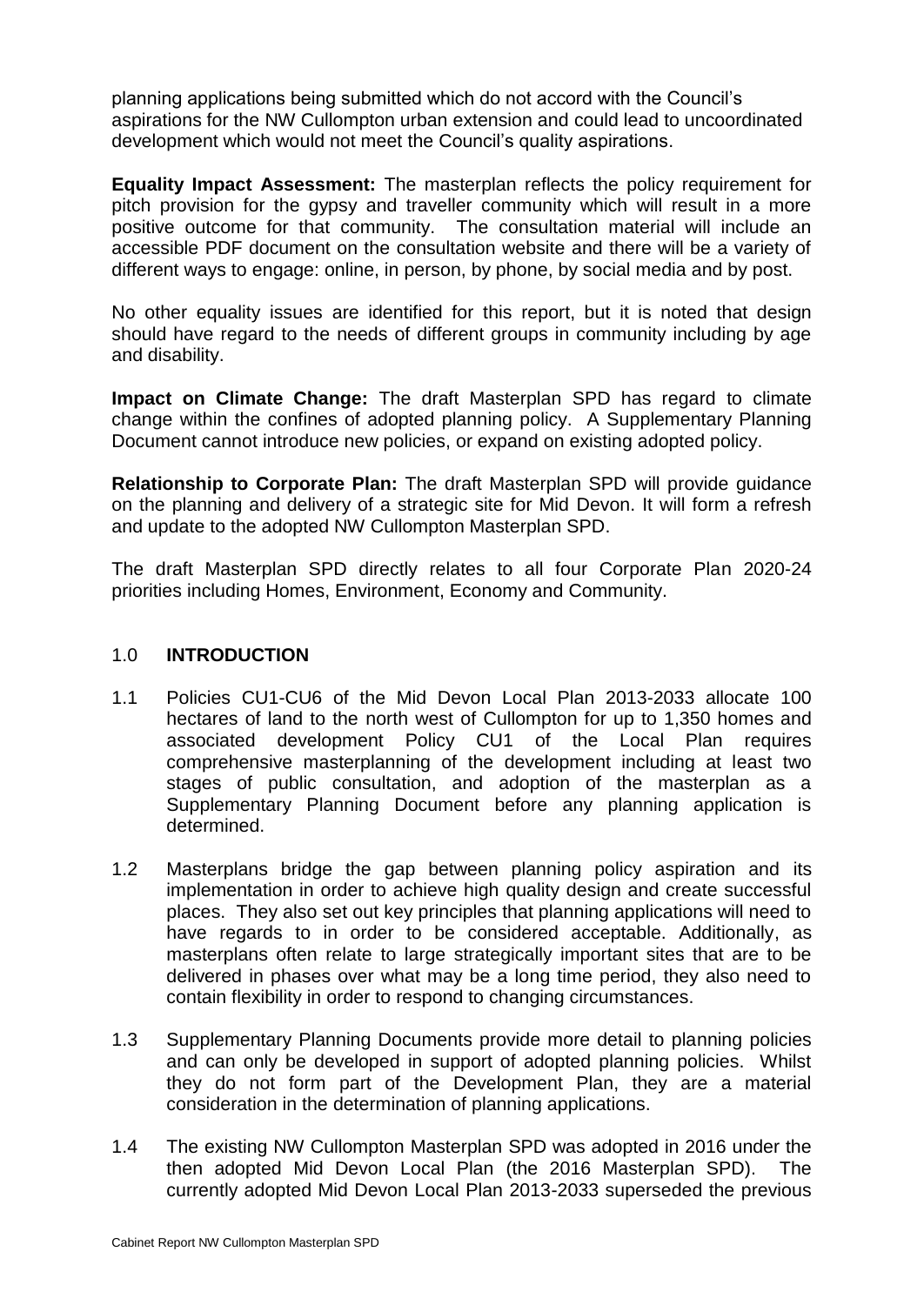Local Plan, and so the 2016 Masterplan SPD is now considered to be out of date. The new adopted Mid Devon Local Plan also allocated two additional parcels of land, and a third parcel of land was excluded from the 2016 Masterplan SPD.

- 1.5 The draft Masterplan SPD appended to this report seeks to update the 2016 Masterplan SPD with the revised policy framework, and to include the three additional parcels of land.
- 1.6 In addition, since the 2016 Masterplan SPD was adopted, three planning permissions have been granted on the NW Cullompton urban extension, totalling 600 homes plus associated infrastructure and community facilities. The draft Masterplan SPD the subject of this report, also seeks to reflect the planning permissions already granted.
- 1.7 Policy CU1 requires a Masterplan SPD to go through at least two stages of public consultation. The 2016 Masterplan SPD was subject to two stages of public consultation. It is recommended that the draft Masterplan SPD the subject of this report goes through one further round of public consultation, as it is only a revision to an existing SPD, rather than an entirely new document.
- 1.8 Cabinet are asked to consider and approve for public consultation the draft updated NW Cullompton Masterplan SPD set out in **Appendix 1**. Following public consultation, the results of the public consultation will be reported to Cabinet, and a final draft document incorporating revisions from the consultation will be brought back to Cabinet for consideration and a recommendation to full Council for adoption.

# 2.0 **BACKGROUND WORK AND ENGAGEMENT TO DATE**

- 2.0 A range of studies have been carried out by the land promoters on the additional parcels in order to update the constraints on the site. The results of these studies have been analysed by the masterplan consultants and officers and where appropriate incorporated into the updated draft SPD. The constraints will be tested further through consultation with stakeholders during the public consultation.
- 2.1 Interviews have been held with various technical stakeholders and with land promoters, Cullompton Town Council and Ward Members.

# 3.0 **SCOPE OF DRAFT MASTERPLAN SPD**

- 3.0 The scope of the draft Masterplan SPD is to bring the document up to date to reflect newly adopted planning policies and include three further parcels of land. The draft Masterplan SPD has also been amended to reflect the three planning permissions already granted. The guiding principles, scope and form of the Masterplan SPD have not been revisited.
- 3.1 The key revisions to the 2016 Masterplan for public consultation are:
	- Updates to reflect adopted Local Plan policies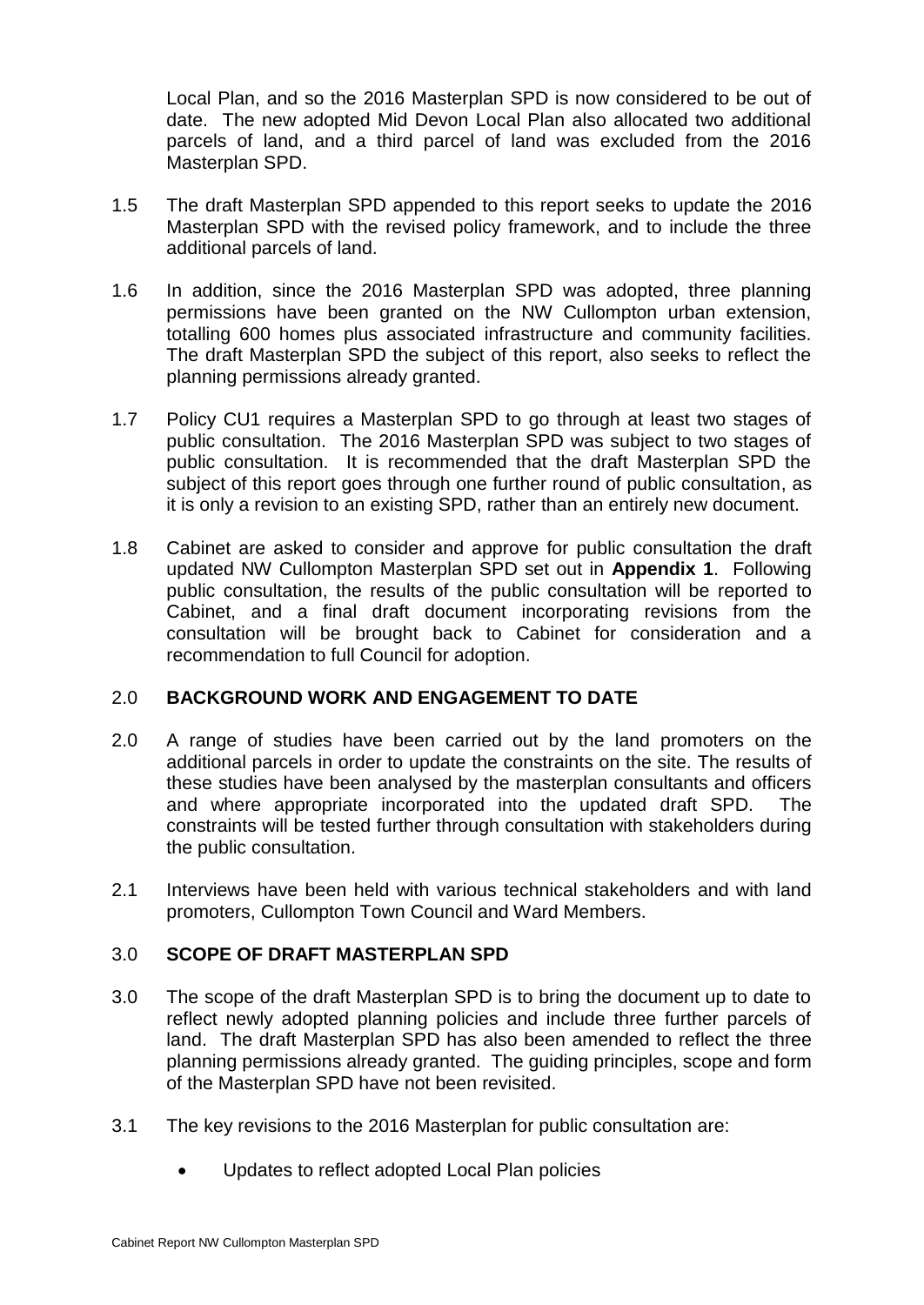- Masterplanning of three areas of land adopted in the Local Plan but not previously masterplanned
- Removal of provision for temporary construction access through St Georges View
- Update to Framework Plan to reflect adopted policy and three planning permissions already granted on the urban extension
- Updated phasing and infrastructure delivery sections
- Updated appendices
- 3.2 A schedule of changes to the 2016 Masterplan SPD is set out in **Appendix 2** to this report.

## 4.0 **CHANGES RECOMMENDED BY PLANNING POLICY ADVISORY GROUP**

- 4.1 The draft consultation document was taken to Planning Policy Advisory Group (PPAG) on 29 April 2022. PPAG approved the document go to Cabinet on 17 May 2022, subject to the following changes.
- 4.2 Page 11, Additional land parcels, point 3. Add in "of Rull Lane" so that it reads 14.2 hectares to the north of Rull Lane".
- 4.3 Page 21, Design Review Panel, last sentence, change "could" to "should".
- 4.4 Pages 45, 48, 57 and other relevant text and diagrammatic references as appropriate. Differentiate between the large area of retained farmland in the northwest corner and publicly accessible green infrastructure (GI). The retained farmland should be referred to as a "green buffer" rather than GI. Where the document contains figures relating to quantum of GI being delivered (e.g. table on page 48), the retained farmland should be excluded from the total GI being delivered.
- 4.5 Pages 48 and 49, Local connections. Add in pedestrian and cycle connections to railway station, e.g. along Millennium Way.
- 4.6 Page 64, policy CU6, point i. Remove the last sentence as this was included in error.
- 4.7 Page 65, housing trajectory. Check the housing trajectory table again with Forward Planning to ensure it is realistic, and update all other references to housing delivery, if changed, including section 5.4 (see below).
- 4.8 Page 70, Section 5.4, Construction of road infrastructure. Re-write the first paragraph to make it clearer as it currently reads as being contradictory. Also, there is an omission in the second sentence of the page number for the housing trajectory table.
- 4.9 Page 73, key infrastructure trigger table. Add in contributions to bus service enhancements. Change the trigger for delivery of Rull Hill GI from "Phase 1" to "Phase 1 – prior to the occupation of 500 dwellings".

## 5.0 **PUBLIC CONSULTATION ARRANGEMENTS**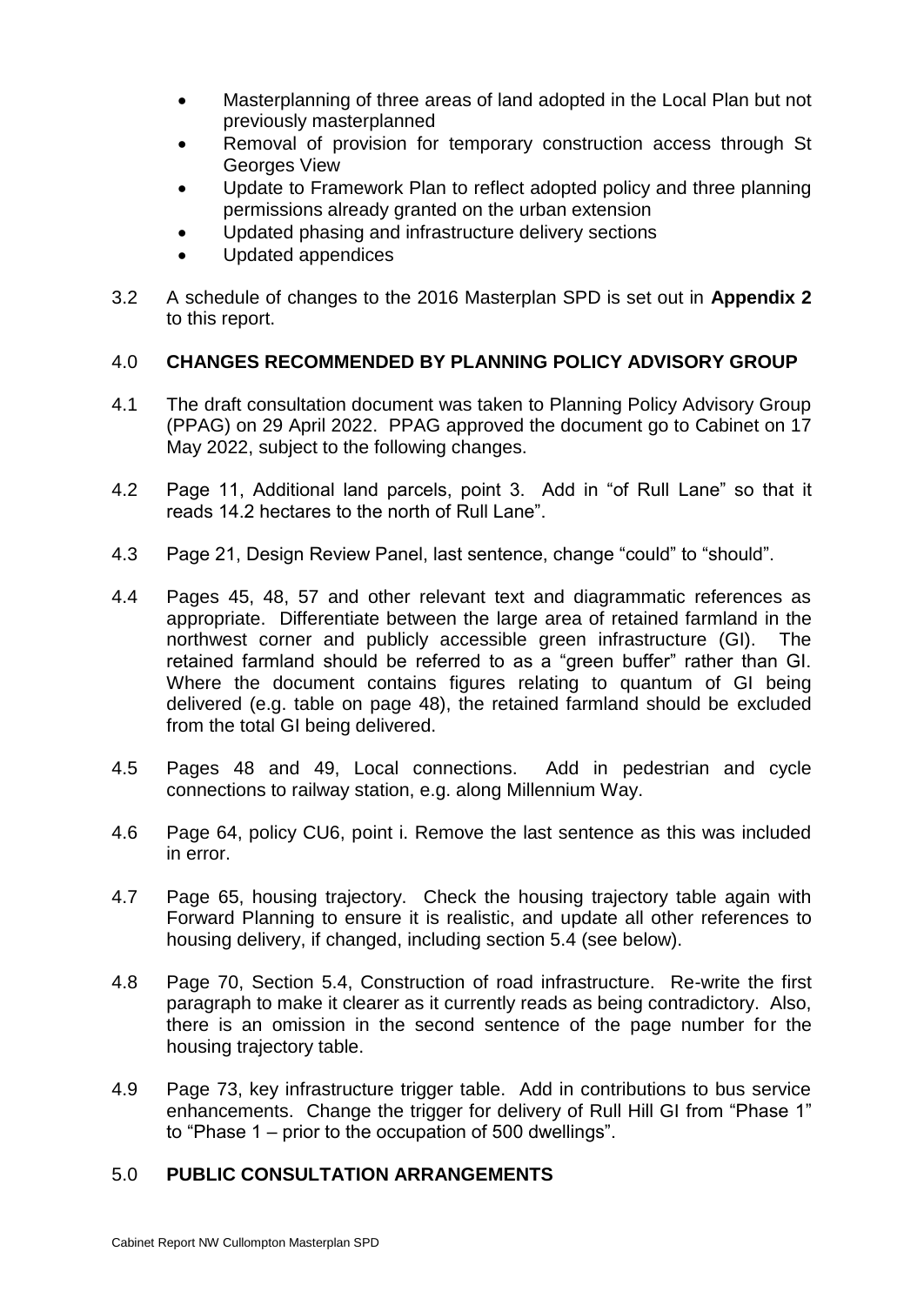- 5.1 The public consultation is proposed to take place over a 6 week period in June and July 2022 (dates to be finalised).
- 5.2 Means of consultation will include staffed events in Cullompton, and nonstaffed exhibition material displays to be left in place for the entire consultation period (venue to be confirmed).
- 5.3 In addition, a public consultation website with interactive map has been developed and is currently in draft form awaiting the outcome of the Cabinet decision to progress to public consultation. The website will include the consultation draft of the SPD, as well as an explanation of why the SPD is being updated, what the changes are, and a separate "have your say" page with a short online questionnaire and details of other ways to comment. The interactive map will be based on the updated Framework Masterplan and will allow people to drop their comments onto the map as an alternative (or as well as) answering the consultation questions. The use of a dedicated consultation website with the interactive map will make the consultation accessible to more people and encourage a higher response rate than just having the usual questionnaire.
- 5.4 Publicity arrangements are to include a press release, a link from the MDDC website, social media posts and letters to residents within and adjoining the NW Cullompton urban extension.

## 6.0 **HRA/SEA SCREENING**

6.1 A Habitat Regulations Assessment (HRA) and Strategic Environmental Assessment (SEA) is required in accordance with Regulations and Directives on any plan or programme prepared for town and country planning or land use purposes and which sets the framework for future development consent of certain projects. HRA and SEA reports have been prepared as part of the public consultation material and are set out in **Appendix 3**. The screening reports indicate that the draft Masterplan SPD is 'unlikely to have significant effects on the environment'.

## 7.0 **CONCLUSIONS**

- 7.1 An updated and revised NW Cullompton Masterplan SPD is required to reflect updated Local Plan policies, to include new land parcels, and to reflect planning permissions already granted.
- 7.2 An adopted Masterplan SPD is a requirement of policy CU1 of the Mid Devon Local Plan 2013-2033. The document refresh will ensure guidance on how the urban extension is delivered remains relevant and up to date.
- 7.3 Feedback from public consultation will help to shape the final version of the Masterplan SPD which, when adopted, will support the Local Plan, and guide the development of the proposed allocation.

# **APPENDICES**

Appendix 1: Draft updated NW Cullompton Masterplan SPD